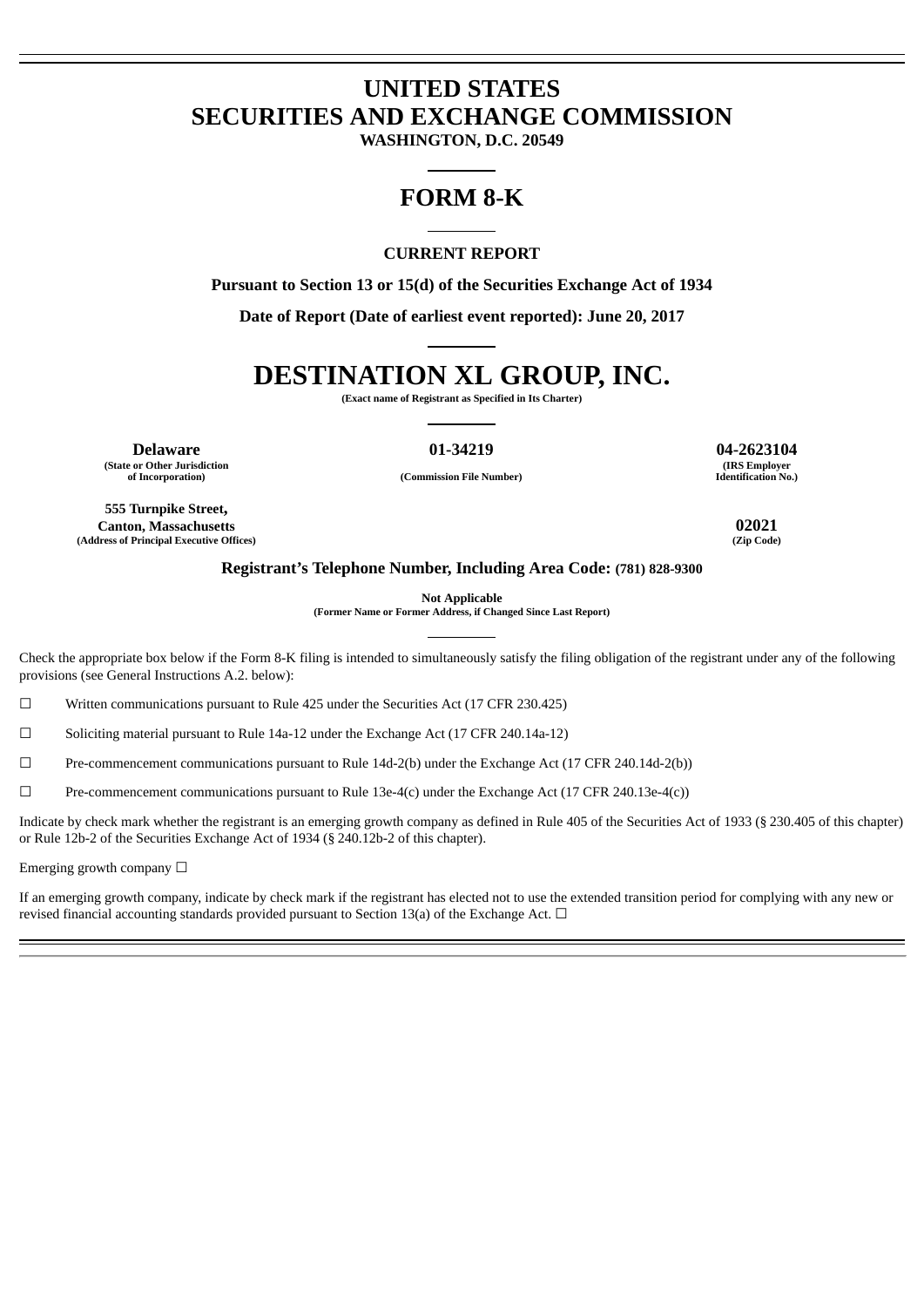### **ITEM 5.02 Departure of Directors or Certain Officers; Election of Directors; Appointment of Certain Officers; Compensatory Arrangements of Certain Officers.**

On June 20, 2017, each of Jesse Choper and George Porter, Jr. notified Destination XL Group, Inc. (the "Company") that they would not stand for re-election to the Company's Board of Directors (the "Board") at the Company's Annual Meeting of Stockholders ("Annual Meeting") to be held on August 3, 2017. Messrs. Choper and Porter will remain on the Board until the Annual Meeting and until their successors are elected and qualified.

Messrs. Choper and Porter have each served on the Board for seventeen years. Their decisions to not stand for re-election were not a result of any disagreement with the Company.

The Nominating and Corporate Governance Committee is expected to recommend to the Board two independent director nominees to replace Messrs. Choper and Porter. Those director nominees, together with the other seven current directors, are expected to be included in the Company's Proxy Statement for the Annual Meeting that is scheduled to be mailed on or about June 30, 2017.

<sup>2</sup>